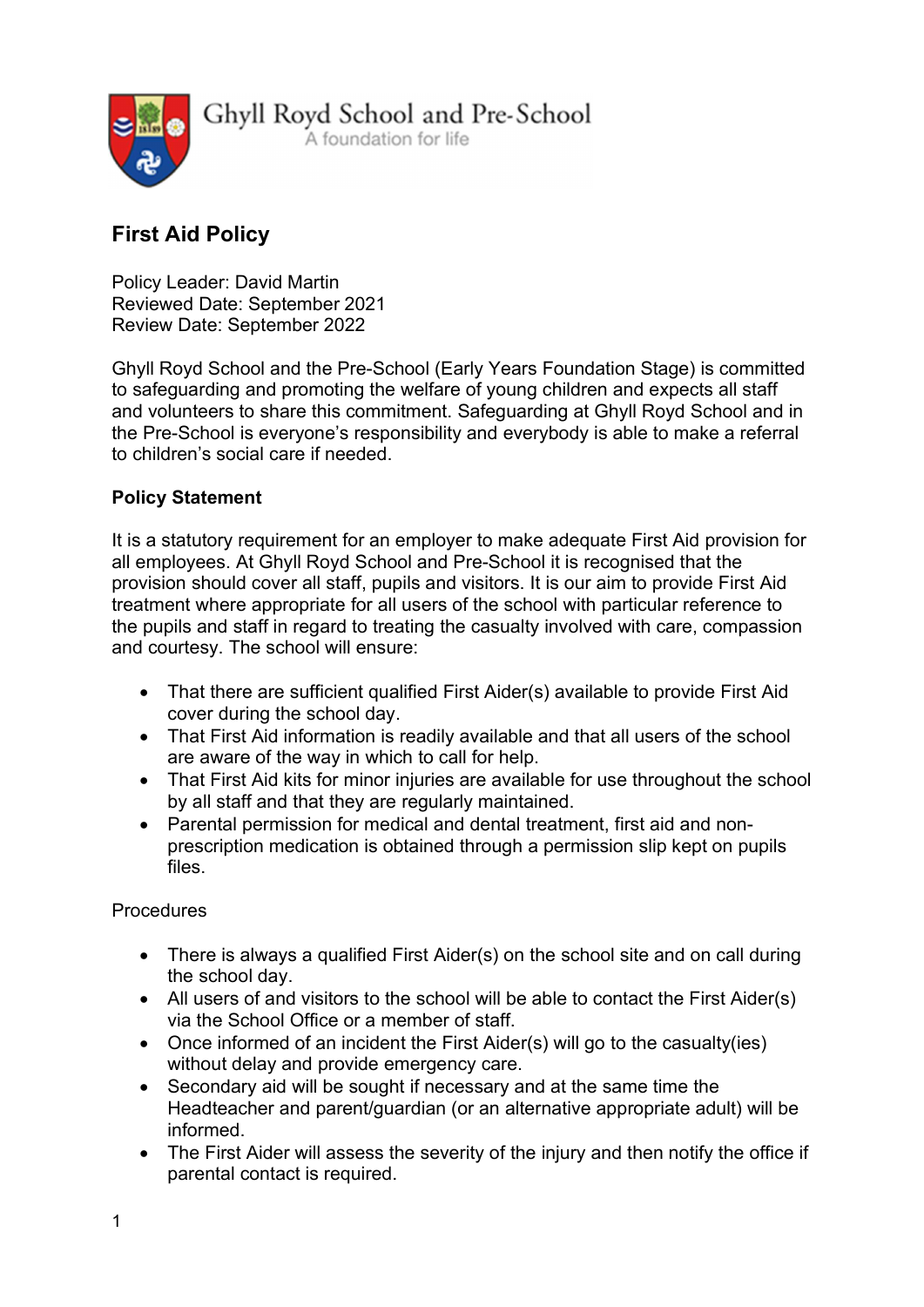- If the injury is severe an ambulance will be called [999] for or a parent will take their child for emergency care. Staff must not use own vehicles to transport injured pupils.
- All appropriate precautions will be taken by the staff when cleaning up after an incident involving blood, vomit, etc.
- In the event of a pupil feeling unwell during a lesson, they should be sent to the Office. The pupil will be monitored and parents will be contacted if deemed necessary. A medical room is available to accommodate the medical examination and treatment of pupils; for the short-term care of sick and injured pupils, which includes a washing facility and is near to a toilet facility.
- The procedures for the administration of medication including pupils with specific medical conditions (e.g. asthma, diabetes. epilepsy) can be seen in the schools Administrating of Medicines Policy.
- If an accident occurs an accident form must be completed and signed by a member of staff who dealt with the accident and a copy kept for school files in the accident file in the office. A copy will also be sent home for parents. (Appendix 1)
- Any pupil who has had a head injury must be sent home with a head injury letter (appendix 2) and have their hand stamped so they can be monitored.
- Where an accident results in admittance to hospital, or inability to continue work, the Headteacher must be informed immediately. In cases of accidents causing very serious injuries to a member of staff the Headteacher will ensure that the Health and Safety Executive is notified of the accident/injury in accordance with the requirements of RIDDOR (2013).
- Injuries to pupils and visitors who are involved in an accident at school or on an activity organised by the school are only reportable under RIDDOR if the accident results in serious injury that arises out of or in connection with a work activity. See HSE guidance Incident Reporting in Schools.
- Blood and body fluids (eg. faeces, vomit, saliva, urine, nasal and eye discharge) may contain viruses or bacteria capable of causing disease. It is therefore vital to protect staff and others from the risk of cross infection. In order to minimise the risk of transmission of infection both staff and pupils should practice good personal hygiene and be aware of the procedure for dealing with body spillages. The school and pre-school procedures can be seen in the Procedures for the Safe Handling, Treatment and Disposal of Bodily Fluids Policy.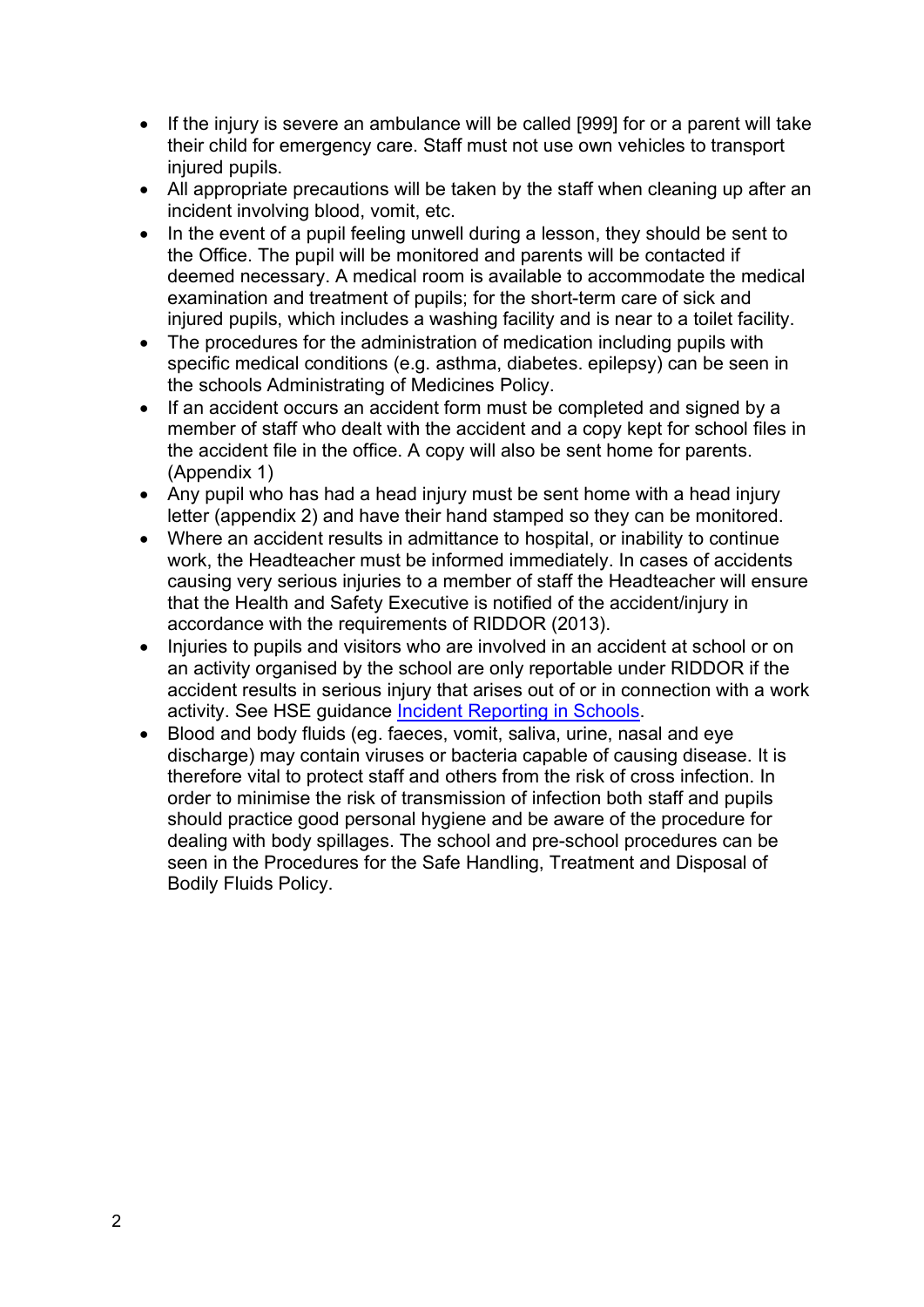First Aid Kits (BS 8599)

First Aid kits contain the following:

- Triangular bandages (ideally at least one should be sterile) x 3.
- Sterile dressings:
	- Small (formerly Medium No 8) x 3.
	- $\bullet$  Medium (12cm x 12cm) x 3
	- Large (18cm x 18cm)  $x$  2
- A silver foil blanket
- Hydrogel burn dressing
- Microporous tape
- Finger dressing
- Eye wash (sterile eye wash kept in the first aid cabinet in the school office)
- A conforming bandage and universal shears. kept in the first aid cabinet in the school office
- Composite pack containing 20 assorted (individually-wrapped) plasters and antiseptic wipes
- Sterile eye pads (with bandage or attachment) e.g. No 16 dressing 2.
- Container of 6 safety pins
- Resusciade.
- First Aid Guidance leaflet
- Contents list
- In addition to the first aid equipment, each box should be supplied with:
- 2 pairs of disposable plastic (Nitrile) gloves.
- 1 plastic disposable apron.

## **Defibrillator**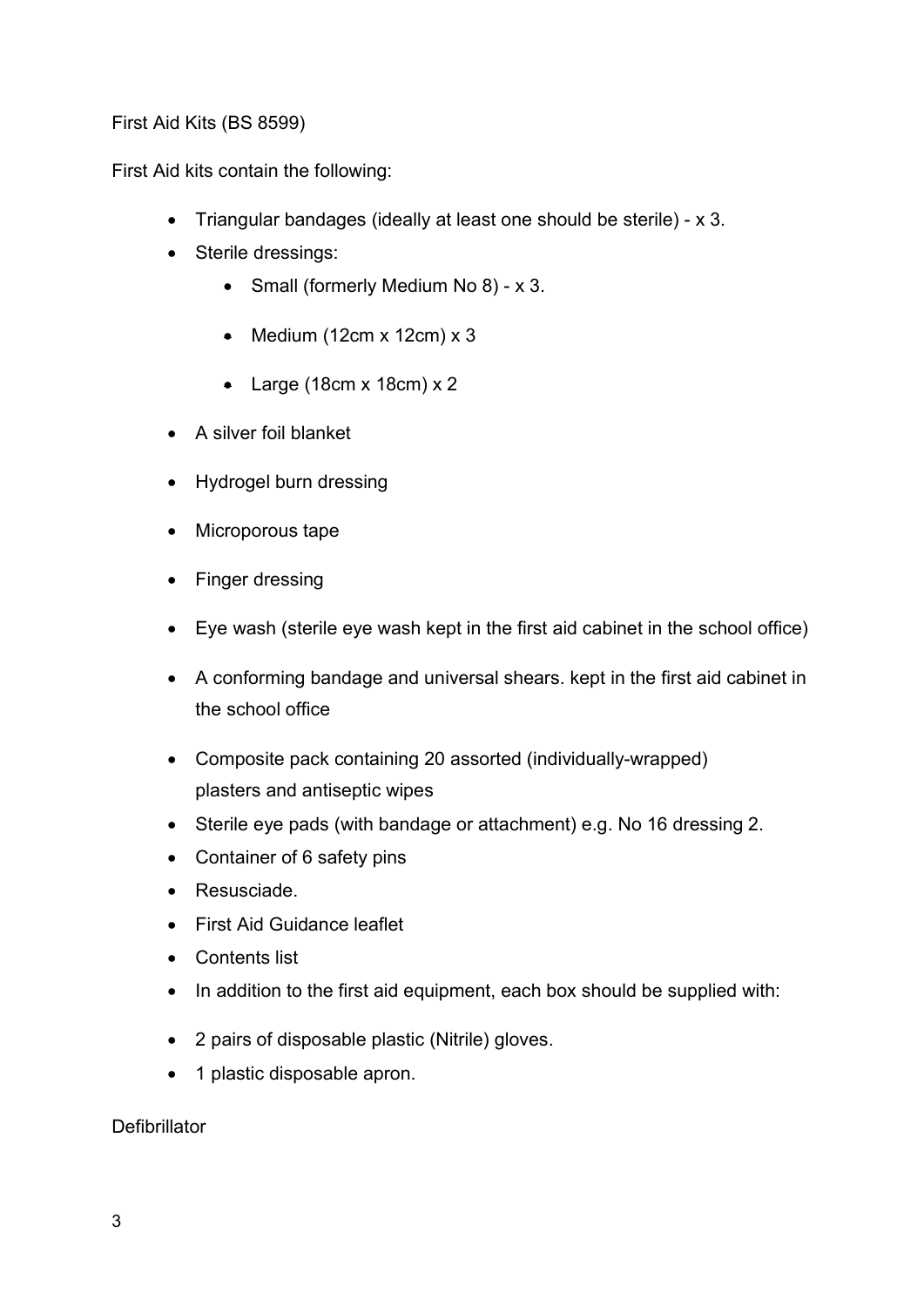The School has a defibrillator located in the Sports Hall on the stair landing. Defibrillator equipment can be used by anyone. All staff with first aid training also receive training in the operation of the defibrillator at least every three years.

Roles and Responsibilities

The Headteacher will ensure that staff are trained to administer first aid to anyone in need of attendance. First-Aid training is renewed at least every 3 years. The Workplace First Aiders in school are Mr Hadley Nicholson, Mrs Jenny Johnson and Mrs Sally Portz.

Teachers and Teaching support staff are First Aid qualified. All EYFS staff are Paediatric First Aid trained. It is a requirement that the training is renewed at least every 3 years by PACO First Aid www.pacofirstaid.com.

At least one person with current First Aid and/or Paediatric First Aid training will accompany children on any outings.

If required, trained First Aid staff will have specific training in Epilepsy and EpiPen training for example if there any children who carry Adrenaline Auto-Injectors.

At least one member of staff has been trained at Level 3 Supervising First Aid for Mental Health which is renewed every three years. The current Mental Health First Aiders are Mrs Jenny Johnson, Mrs Helen Hudson, Mrs Claire Neild and Mr David Martin.

The First Aid boxes are positioned in the following places around school:

- 1. School Office.
- 2. Staff Room.
- 3. Manor House first floor landing.
- 4. The Art Room
- 5. Great Explorers room.
- 6. Little Adventurers room.
- 7. The lower kitchen.
- 8. The Coach House at the top of stairway and at the bottom of stairway.
- 9. The Multi Purpose Hall in entrance hall, in the Kitchen.
- 10. First Aid Kits for taking on trips kept in school office

#### Linked policies:

Administering Medication policy

Safe Handling, Treatment and Disposal of Bodily Fluids Policy.

Health and Safety Policy

Allergen and Anaphylaxis Policy

Allergies Infection and Sickness Policy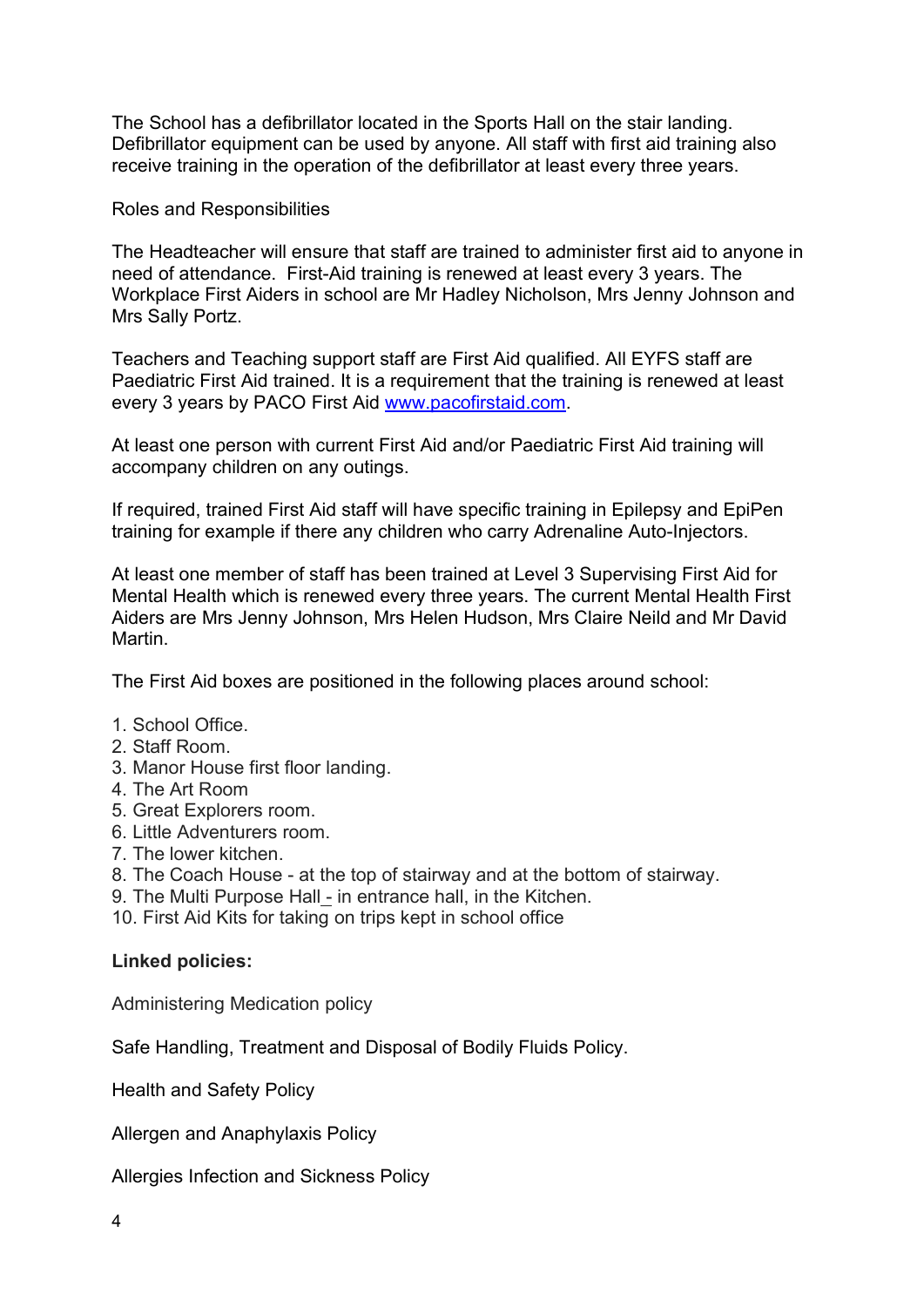# Appendix 1

# Accident Report Form

| The top part of the form to be filed centrally in the school office.                                                                                                                                                                                                                                                             |
|----------------------------------------------------------------------------------------------------------------------------------------------------------------------------------------------------------------------------------------------------------------------------------------------------------------------------------|
|                                                                                                                                                                                                                                                                                                                                  |
|                                                                                                                                                                                                                                                                                                                                  |
| Date, time, location of                                                                                                                                                                                                                                                                                                          |
|                                                                                                                                                                                                                                                                                                                                  |
| Nature of injury (if head injury ensure child receives letter)                                                                                                                                                                                                                                                                   |
|                                                                                                                                                                                                                                                                                                                                  |
|                                                                                                                                                                                                                                                                                                                                  |
|                                                                                                                                                                                                                                                                                                                                  |
|                                                                                                                                                                                                                                                                                                                                  |
| Treatment given and by whom                                                                                                                                                                                                                                                                                                      |
|                                                                                                                                                                                                                                                                                                                                  |
|                                                                                                                                                                                                                                                                                                                                  |
|                                                                                                                                                                                                                                                                                                                                  |
| Name and status of person reporting accident                                                                                                                                                                                                                                                                                     |
|                                                                                                                                                                                                                                                                                                                                  |
|                                                                                                                                                                                                                                                                                                                                  |
| Signature of parent to say they have received this form                                                                                                                                                                                                                                                                          |
|                                                                                                                                                                                                                                                                                                                                  |
| Tear off slip to form teacher who will send home with child.                                                                                                                                                                                                                                                                     |
|                                                                                                                                                                                                                                                                                                                                  |
| $\mathsf{\times}$ $\hspace{0.1cm}$ $\hspace{0.1cm}$ $\hspace{0.1cm}$ $\hspace{0.1cm}$ $\hspace{0.1cm}$ $\hspace{0.1cm}$ $\hspace{0.1cm}$ $\hspace{0.1cm}$ $\hspace{0.1cm}$ $\hspace{0.1cm}$ $\hspace{0.1cm}$ $\hspace{0.1cm}$ $\hspace{0.1cm}$ $\hspace{0.1cm}$ $\hspace{0.1cm}$ $\hspace{0.1cm}$ $\hspace{0.1cm}$ $\hspace{0.1$ |
| Dear Parent                                                                                                                                                                                                                                                                                                                      |
|                                                                                                                                                                                                                                                                                                                                  |
| resulting in                                                                                                                                                                                                                                                                                                                     |
|                                                                                                                                                                                                                                                                                                                                  |
| (nature of injury)                                                                                                                                                                                                                                                                                                               |
|                                                                                                                                                                                                                                                                                                                                  |
|                                                                                                                                                                                                                                                                                                                                  |
| (how accident happened)                                                                                                                                                                                                                                                                                                          |
|                                                                                                                                                                                                                                                                                                                                  |
|                                                                                                                                                                                                                                                                                                                                  |
|                                                                                                                                                                                                                                                                                                                                  |
|                                                                                                                                                                                                                                                                                                                                  |
| A member of staff treated your child with basic first aid. If you have further concerns, please seek                                                                                                                                                                                                                             |
| medical advice.                                                                                                                                                                                                                                                                                                                  |
|                                                                                                                                                                                                                                                                                                                                  |
|                                                                                                                                                                                                                                                                                                                                  |

Signed:……………………………………………